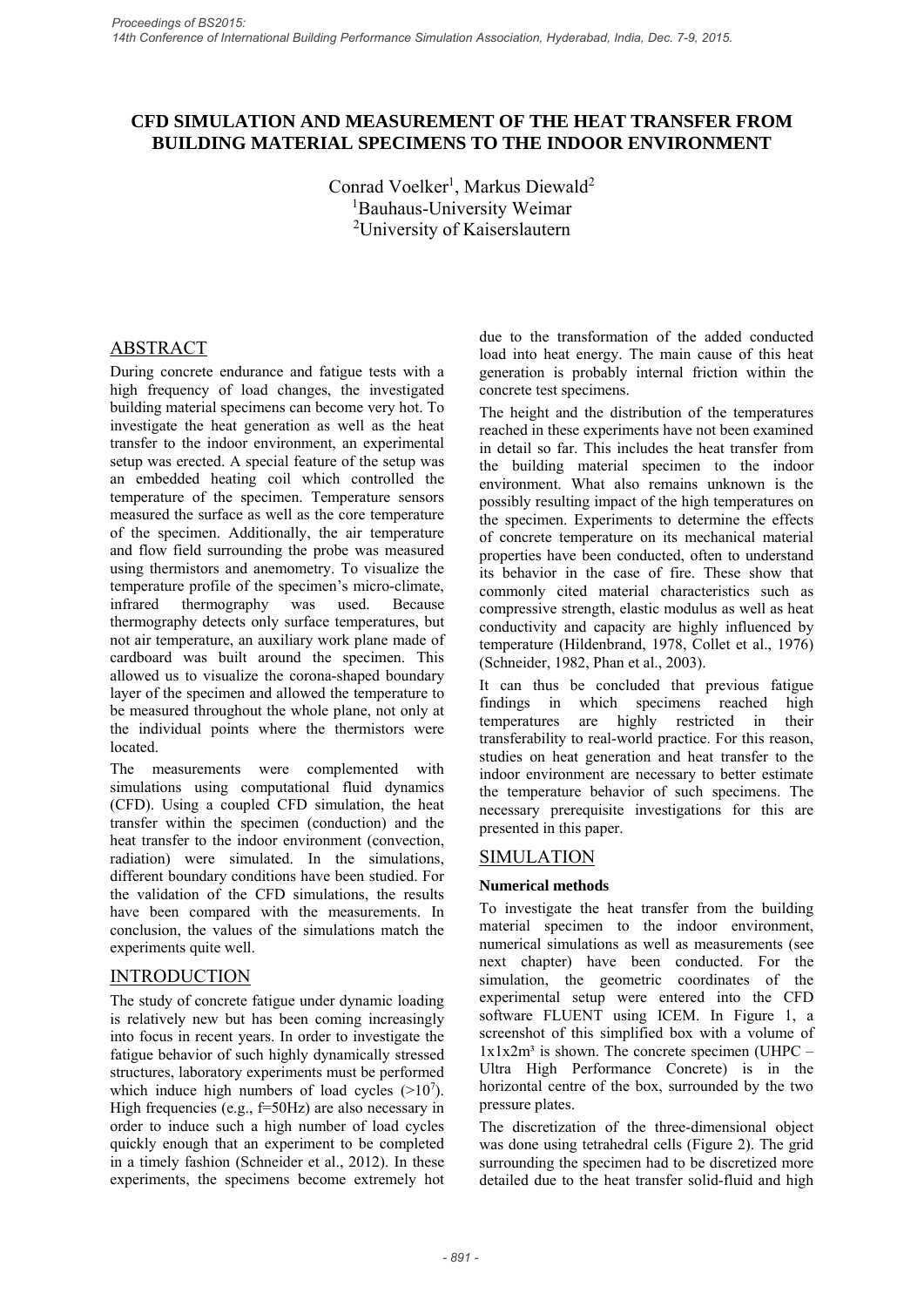temperature and velocity gradients. The surface-tosurface radiation model (S2S) provided by FLUENT was used. This model calculates the energy exchange in an enclosure of gray-diffuse surfaces. The radiation exchange between two surfaces depends on several parameters, which are accounted for by view factors. Additionally, FLUENT's "enhanced wall treatment" was used to for the near-wall modelling. It combines the conventional two-layer model with enhanced wall functions. All simulations were run *steady*. The numerical methods and boundary conditions of the simulation are provided in Table 1.



*Figure 1: Geometry of the simulated specimen* 

| Table 1: Geometry and numerical methods |  |
|-----------------------------------------|--|
|-----------------------------------------|--|



*Figure 2: Mesh with local refinement surrounding the specimen* 

# **CFD results**

The air temperature and flow velocity of the heat release of the specimen were simulated for various boundary conditions. In Figures 9 and 10, the results are visualized for the case of P=43W. Due to the heat release via convection, the micro-climate shows temperatures in-between the room air temperature and the surface temperature of the specimen. This temperature gradient is responsible for a density gradient, which is the reason for the air flow. This results in an ascending plume with vair up to 0.3m/s.

| Geometry                   | heating element                                                                                                                                                | steel                                                                                                                                                                                                                      | $Q=6.5$ mm, h=160mm                   |
|----------------------------|----------------------------------------------------------------------------------------------------------------------------------------------------------------|----------------------------------------------------------------------------------------------------------------------------------------------------------------------------------------------------------------------------|---------------------------------------|
|                            | specimen                                                                                                                                                       | concrete                                                                                                                                                                                                                   | $\varnothing$ =60mm, h=180mm          |
|                            | pressure plates                                                                                                                                                | steel                                                                                                                                                                                                                      | Ø=200mm, h=50mm                       |
|                            | bounding box                                                                                                                                                   | air                                                                                                                                                                                                                        | 1000x1000x2000mm <sup>3</sup>         |
| Model                      | ANSYS Fluent 15.0<br>Viscous model realizable k- $\varepsilon$ with standard properties<br>Enhanced wall treatment<br>Radiation model S2S (Surface to Surface) |                                                                                                                                                                                                                            |                                       |
|                            |                                                                                                                                                                |                                                                                                                                                                                                                            |                                       |
|                            |                                                                                                                                                                |                                                                                                                                                                                                                            |                                       |
|                            |                                                                                                                                                                |                                                                                                                                                                                                                            |                                       |
| Solver                     | Pressure-based, time steady                                                                                                                                    |                                                                                                                                                                                                                            |                                       |
| Fluid                      | Air (standard properties, incompressible ideal)                                                                                                                |                                                                                                                                                                                                                            |                                       |
| Solids                     | UHPC:                                                                                                                                                          | density $2500 \text{ kg/m}^3$<br>specific heat capacity 1100 J/(kg K)<br>thermal conductivity 2.4 W/(m K)<br>density $8030 \text{ kg/m}^3$<br>specific heat capacity 502.48 J/(kg K)<br>thermal conductivity 16.27 W/(m K) |                                       |
|                            |                                                                                                                                                                |                                                                                                                                                                                                                            |                                       |
|                            |                                                                                                                                                                |                                                                                                                                                                                                                            |                                       |
|                            | Steel:                                                                                                                                                         |                                                                                                                                                                                                                            |                                       |
|                            |                                                                                                                                                                |                                                                                                                                                                                                                            |                                       |
|                            |                                                                                                                                                                |                                                                                                                                                                                                                            |                                       |
| Cell Zone Conditions       | Heating element: energy source                                                                                                                                 |                                                                                                                                                                                                                            |                                       |
| <b>Boundary Conditions</b> | Sides/Top:                                                                                                                                                     | pressure-outlet, no gauge pressure, backflow total                                                                                                                                                                         |                                       |
|                            |                                                                                                                                                                |                                                                                                                                                                                                                            | temperature 293.15 K                  |
|                            | Bottom:                                                                                                                                                        |                                                                                                                                                                                                                            | wall with heat flux $0 \text{ W/m}^2$ |
|                            | Steel:                                                                                                                                                         | coupled                                                                                                                                                                                                                    |                                       |
|                            | Concrete:                                                                                                                                                      | coupled                                                                                                                                                                                                                    |                                       |
| Mesh                       | 1,500,000 tetrahedral cells<br>170,000 wedge cells<br>350,000 nodes                                                                                            |                                                                                                                                                                                                                            |                                       |
|                            |                                                                                                                                                                |                                                                                                                                                                                                                            |                                       |
|                            |                                                                                                                                                                |                                                                                                                                                                                                                            |                                       |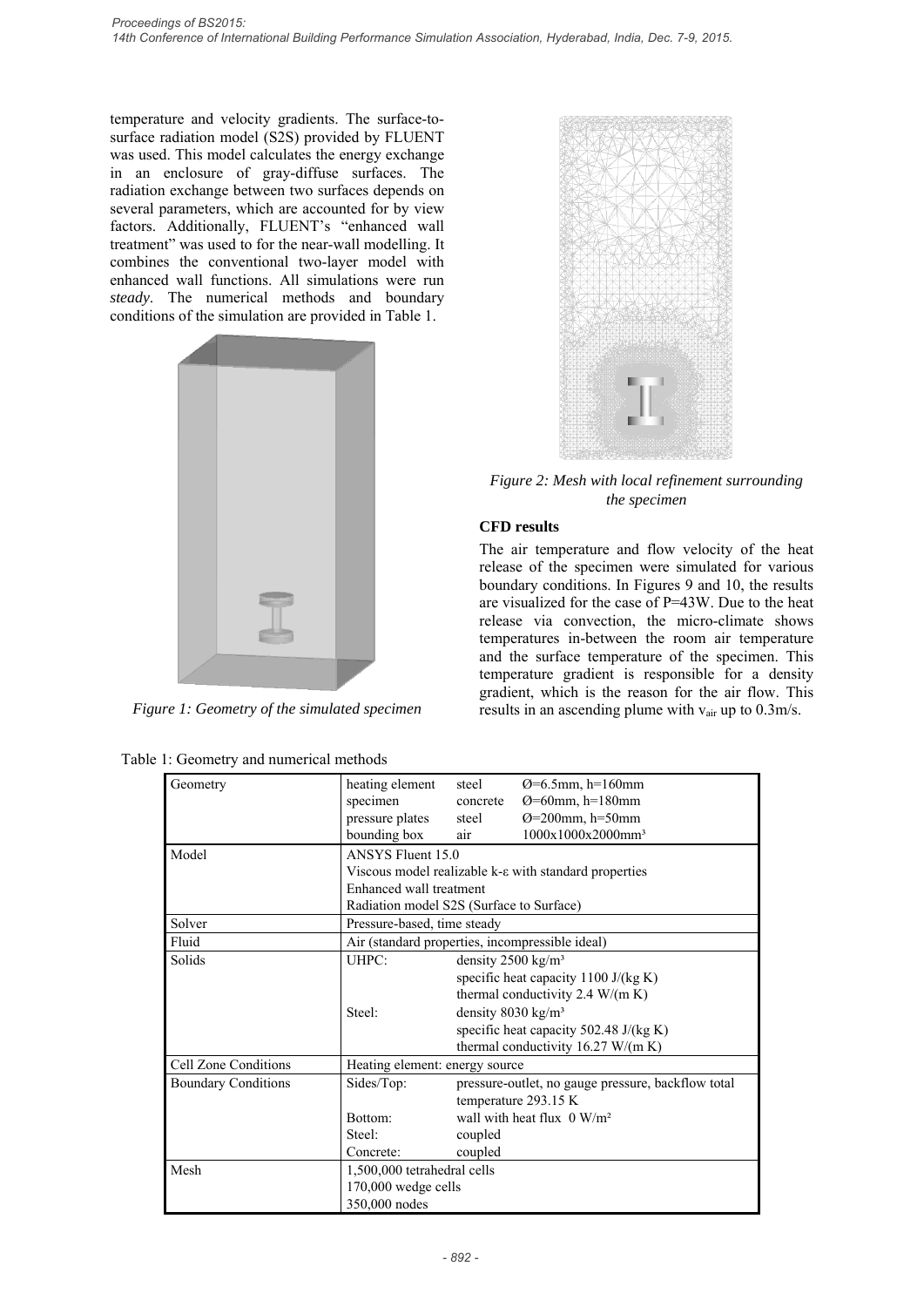

*Figure 3: Simulated air temperature in the microclimate (in °C, at P=43 W, symmetry plane through the centre)* 



*Figure 4: Simulated air velocity in the micro-climate (in m/s, at P=43 W, symmetry plane through the centre)* 

## MEASUREMENTS

#### **Experimental setup**

A simple test model was constructed, as shown in Figure 5. The central component of this model was a cylinder made of high-performance concrete (grade C100/115), which was provided by the University of Hannover. This was placed between two steel blocks as in a conventional fatigue tester. The steel blocks were composed of two 50mm thick plates, each with a diameter of 210mm. The plates and the cylinder were not attached to each other but were simply stacked. In order to simulate the heating of the concrete, a controllable heating element was built into the concrete cylinder.

To measure the surface temperature, five evenly spaced PT100 sensors were attached to the concrete cylinder and one sensor was fixed to the edge of each of the steel plates. In addition, a thermocouple at the base of the heating element read the temperature inside the concrete core.



*Figure 5: Structure of the model* 

The thermal energy given off by the heated specimen results in a transition zone (micro-climate), which is to be differentiated in temperature and flow from the surrounding climate of the room. To measure the transition zone, further temperature and flow sensors were installed. NTC sensors were mounted above the experimental setup to measure the air temperature (Figure 6) and a hot-wire anemometer was fixed to the experimental setup to measure flow rate. Measurements of the air temperature and flow were conducted at separate times to avoid interference by the heat output of the anemometer. In our preliminary experiments it was found that the heat emitted by the hot-wire anemometers influenced the air temperature. Therefore, air temperature and flow velocity were subsequently measured separately. Finally, a temperature sensor for measuring the ambient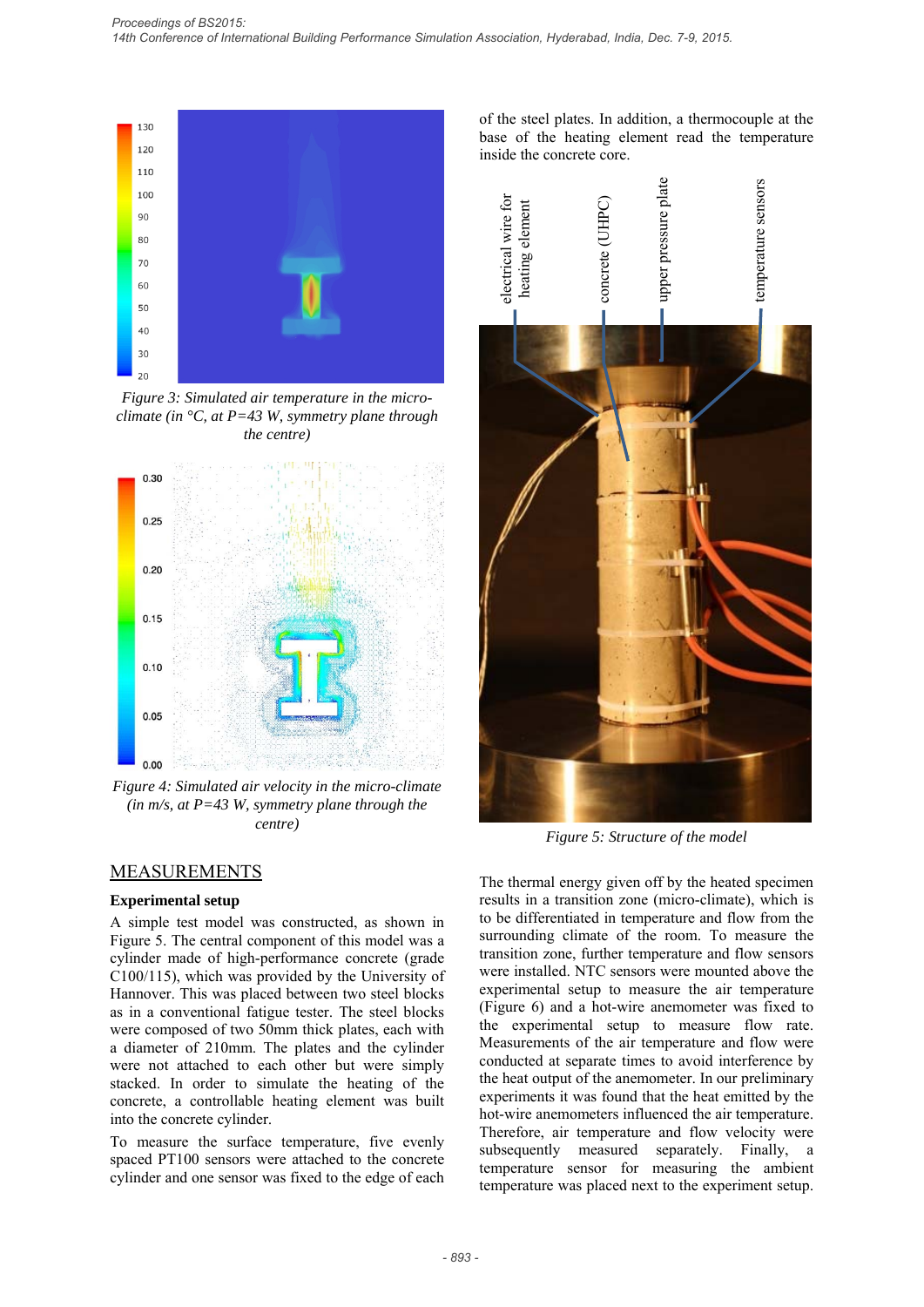The only parameter that was changed in the different experiments was the output of the heating element (Table 2).



*Figure 6: Vertical section of the measurement setup* 

| Table 2: Measuring program |                     |  |
|----------------------------|---------------------|--|
| NO.                        | <b>POWER</b><br>[W] |  |
|                            | 3                   |  |
| $\overline{c}$             | 6                   |  |
| 3                          | 10                  |  |
|                            | 15                  |  |
| 5                          | 20                  |  |
| 6                          | 31                  |  |
|                            | 43                  |  |
| Q                          | 54                  |  |

### **Temperature and air flow**

Before starting the actual measurements, the thermal steady state had to be reached. Figure 7 shows an example, with the case P=43W, where the warm-up phase is shown. The time needed to reach steady state is long (several hours), but short in comparison to the duration of real fatigue tests (several weeks). After the system had reached a relatively steady state, the actual measurements were started. During the recordings, fluctuations are always present, especially of the flow velocity. These fluctuations are mainly attributable to air flow turbulence and instability. Therefore, measurements were recorded over a time period of t=1h with a sampling interval of t=1s and then averaged. This makes the anemometry measurements comparable to the results of the statistically averaged CFD simulation based on Reynolds-Averaged-Navier-Stokes equations (RANS). The results of all measurements are summarized in Figure 8.



*W)* 



*Figure 8: Temperature of the heating element (thermocouple) and concrete surface (middle PT-100) after reaching steady-state*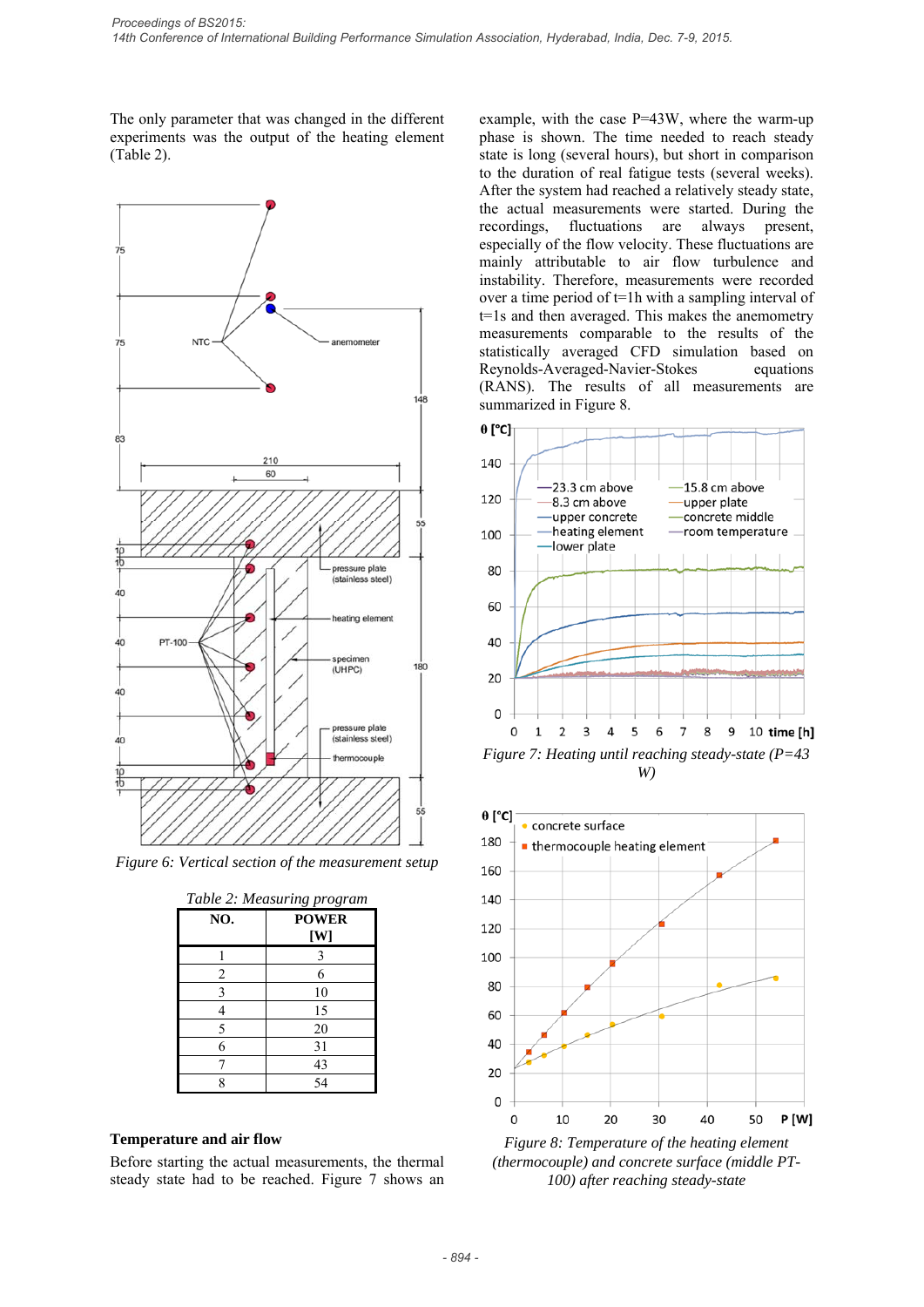### **Thermography**

To visualize the air temperature profile of the specimen's micro-climate, infrared thermography was used as previously documented (Voelker et al., 2014). Because thermography detects only surface temperatures, but not air temperature, an auxiliary work plane made of cardboard (thickness  $\sim 0.5$ mm) was built around the specimen. The surface temperature of the auxiliary work plane was measured with the infrared Jenoptik Varioscan 3021 camera with LN2 cooling. The camera has a resolution of  $\pm 0.03$  K, so that temperature gradients can be represented quite accurately in a single thermogram.

During the experiment, it was again necessary to wait until the system had reached a thermal steady state, where the surface temperature of the auxiliary work plane was nearly the same as the air temperature. This state could be reached quickly because the thin cardboard has a very low heat capacity. When the cardboard plane was mounted, care was taken to avoid direct contact with the surface of the setup in order to reduce heat conduction effects orthogonal to the specimen.

Finally, the use of infrared thermography allowed us to visualize the corona-shaped boundary layer of the setup (Figure 9). Hence, the temperature was measured throughout the whole plane, not only at the individual points where the thermistors were located.



*Figure 9: Thermography of the work plane (P=43W), visualizing the temperature of the micro-climate* 

To validate the CFD simulation, the results were compared with the measurements. Figure 10 compares the simulated and the measured temperatures of air and specimen. The four values in the case of the air temperature in particular show very good agreement as do those of the steel plates. Only the simulated concrete temperatures deviate from the measurements. Also imperfectly simulated is the flow velocity: the simulated air flow is twice as fast as the measurement. The absolute deviation is small  $(\Delta v=0.1 \text{m/s})$ , but the relative deviation is rather large. The error bar of the measured flow velocity expresses the standard deviation, which is quite high due to the fluctuations resulting from turbulence and instability of the flow. The error bars describing the standard deviation of the temperatures are not visible because it is so little.

In summary, a good agreement with the simulation could be found, when taking into account errors in measurement. Minor inaccuracies were due to the fact that both measurement and simulation are only an approximation of reality.



*measurement* 

# **CONCLUSION**

To investigate the heat transfer of concrete specimen to the indoor environment, an experimental setup was constructed. The measurements showed good agreement with CFD simulations. Both measurements and simulations showed that the concrete temperatures depend on their supplied energy. However, the heat transfer also depends on the geometry of the specimen and the fatigue tester as well as on boundary conditions. Further study is